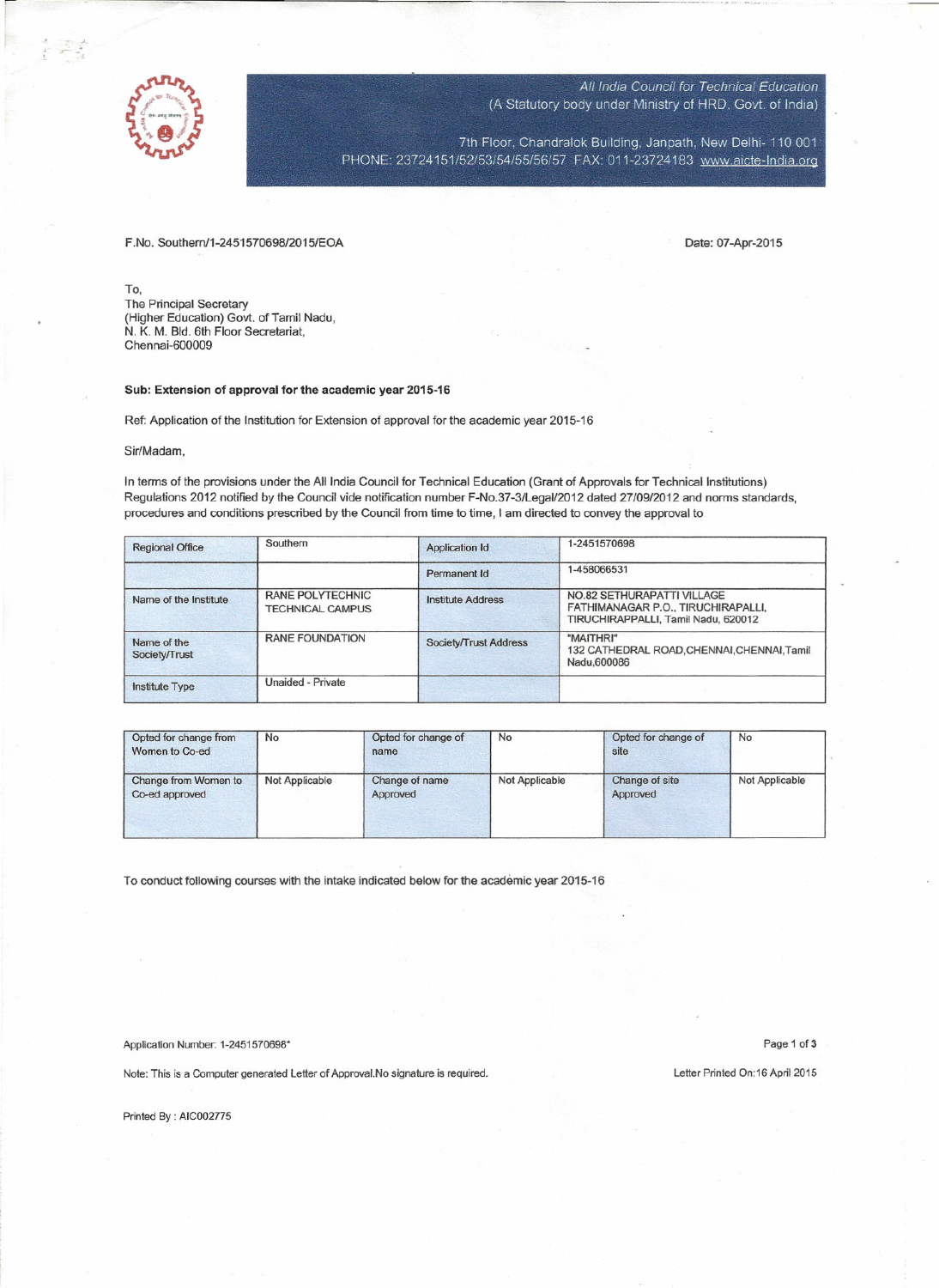

## *All India Council for Technical Education* (A Statutory body under Ministry of HRD. Govt. of India)

7th Floor, Chandralok Building, Janpath, New Delhi- 110 001 PHONE: 23724151/52/53/54/55/56/57 FAX: 011-23724183 www.aicte-India.org

| Application Id: 1-2451570698                          |              | Course         | <b>Affiliating Body</b>                 |                            |                                                             |                |                              |                            |                     |                                          |
|-------------------------------------------------------|--------------|----------------|-----------------------------------------|----------------------------|-------------------------------------------------------------|----------------|------------------------------|----------------------------|---------------------|------------------------------------------|
| Program                                               | Shift        | Level          |                                         | Full/Part Time             |                                                             | Intake 2014-15 | Intake Approved for<br>15-16 | <b>NRI Approval status</b> | PIO Approval status | Foreign Collaboration<br>Approval status |
| <b>ENGINEERING</b><br><b>AND</b><br><b>TECHNOLOGY</b> | 1st<br>Shift | <b>DIPLOMA</b> | <b>CIVIL</b><br><b>ENGINEERING</b>      | <b>FULL</b><br><b>TIME</b> | Directorate of<br><b>Technical</b><br>Education,<br>Chennai | 60             | 60                           | <b>NA</b>                  | <b>NA</b>           | <b>NA</b>                                |
| <b>ENGINEERING</b><br><b>AND</b><br><b>TECHNOLOGY</b> | 1st<br>Shift | <b>DIPLOMA</b> | <b>MECHANICAL</b><br><b>ENGINEERING</b> | <b>FULL</b><br><b>TIME</b> | Directorate of<br>Technical<br>Education,<br>Chennai        | 120            | 120                          | <b>NA</b><br>S.            | <b>NA</b>           | <b>NA</b>                                |
| <b>ENGINEERING</b><br><b>AND</b><br><b>TECHNOLOGY</b> | 1st<br>Shift | <b>DIPLOMA</b> | <b>MECHANICAL</b><br><b>ENGINEERING</b> | PART<br><b>TIME</b>        | Directorate of<br>Technical<br>Education,<br>Chennai        | 60             | 60                           | <b>NA</b>                  | <b>NA</b>           | <b>NA</b>                                |
| <b>ENGINEERING</b><br><b>AND</b><br><b>TECHNOLOGY</b> | 1st<br>Shift | <b>DIPLOMA</b> | <b>MECHATRONICS</b>                     | <b>FULL</b><br>TIME        | Directorate of<br>Technical<br>Education,<br>Chennai        | 60             | 60<br>OG.                    | <b>NA</b>                  | <b>NA</b>           | <b>NA</b>                                |

Note: Validity of the course details may be verified at www.aicte-india.org>departments>approvals

The above mentioned approval is subject to the condition that RANE POLYTECHNIC TECHNICAL CAMPUS shall follow and adhere to the Regulations, guidelines and directions issued by AICTE from time to time and the undertaking / affidavit given by the institution along with the application submitted by the institution on portal.

In case of any differences in content in this Computer generated Extension of Approval Letter, the content/information as approved by the Executive Council / General Council as available on the record of AICTE shall be final and binding.

Strict compliance of Anti-Ragging Regulation:- Approval is subject to strict compliance of provisions made in AICTE Regulation notified vide F. No. 37-3/Legal/AICTE/2009 dated July 1, 2009 for Prevention and Prohibition of Ragging in Technical Institutions. In case Institution fails to take adequate steps to Prevent Ragging or fails to act in accordance with AICTE Regulation or fails to punish perpetrators or incidents of Ragging, it will be liable to take any action as defined under clause 9(4) of the said Regulation.

> **Dr. Avinash S Pant Actg Chairman, AICTE**

Application Number: 1-2451570698\* Page 2 of 3

Note: This is a Computer generated Letter of Approval.No signature is required. Letter Printed On:16 April 2015

Printed By : AIC002775